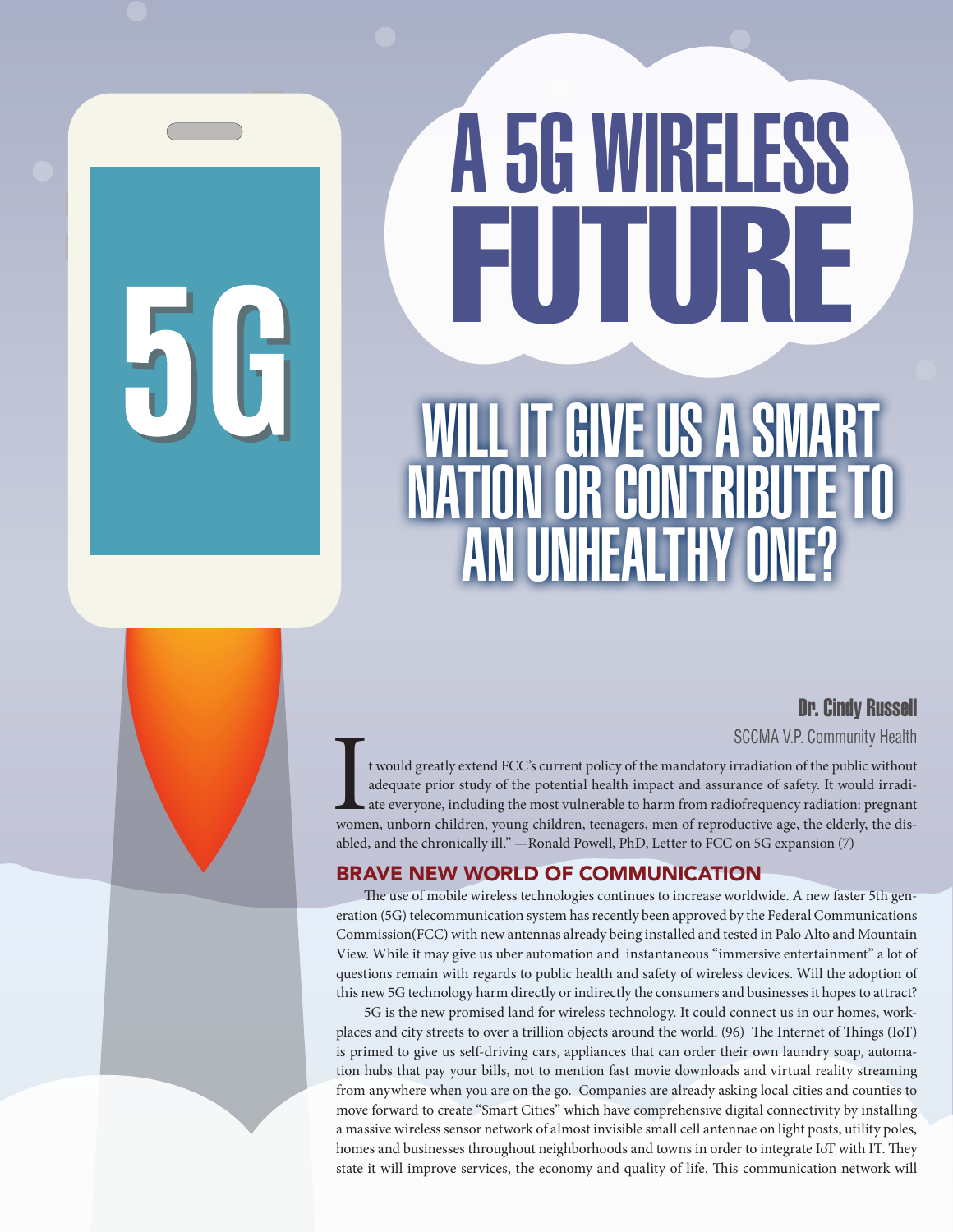form an expanded electromagnetic microwave blanket above each city and county, permeating the airspace and providing seamless connectivity where people and things will exchange data.

Former Federal Communications Commission (FCC) chair Tom Wheeler called this a "National Priority" and thus ushered in approval for the addition of this new pervasive network of high frequency short wave millimeter broadband for commercial use first planned in urban areas.

#### DEVELOPING A "SMART" WORLD?

Engineers and physicists are busy working out the details of carrier frequencies and the architecture of the new network. Manufacturing industries are already developing commonly used products that feature wireless integration that will connect to the densely clustered antennas. Marketing companies are now pushing ads for "smart" devices for "smart" people in "smart" cities. Even the healthcare industry is anticipating using some of these wearable devices for patients with cardiac conditions or to do remote surgery in other parts of the world. Opening up 5G Spectrum access hopes to drive an explosion of new products. The economic opportunities are obvious and business will be booming in the tech industry.

Concerns continue to rise however about the basic safety of our current use of wireless technologies not to mention adding layers of newer microwave frequencies that have not been tested for short term or long term safety. Important questions have not been addressed while industry and government policy have already moved forward.

- Why is the FCC streamlining permitting of 5G high frequency when they have not completed their investigation on health effects nor updated safety limits for low-intensity radio frequency radiation?
- Is the widespread "deployment" of this pervasive higher frequency small cell distributed antennae system in our cities and on our homes safe for humans and the environment?
- Will it add to the burden of chronic disease that costs our nation over a trillion dollars annually? (105)
- Are we already digitally over connected, outsourcing our grey matter and becoming a dysfunctional addicted nation because of it? (136,137,138)
- How will this affect our privacy, cyber security and the security of medical records?
- Will we as physicians be able to recognize the emerging adverse health effects of new millimeter technology and wearable technology let alone that of current wireless devices?

#### A GOOD READ: FEDERAL COMMUNICATIONS COMMISSION 5G LETTERS

Letters to the FCC in 2016 responding to the 5G roll out with the addition of new high frequencies were mixed. Industry generally applauded the FCC for its efforts and discussed the growing demand for this technology along with a need for flexible regulation to implement it. Some expressed concerns about interference with other satellite systems. Some felt there should be maximum spectrum usage opening up even higher frequencies that are only experimental now in order to help "the underserved". Others argued about opening this up to licensed versus unlicensed uses. Industry did not mention any potential public or environmental health hazards regarding the use of these new frequencies.

#### RAISING A RED FLAG TO PUSH THE PAUSE BUTTON ON 5G

Private citizens and Phd's, however did raise a red flag at the FCC, recommending a halt to infrastructure plans and more testing for health and environmental reasons. They questioned the current FCC standards which are outdated and not protective of human health. They asked "How will it affect children, pregnant women and the elderly who are the most vulnerable in our population?" While scientists gave ample evidence that precaution should prevail, I found the most compelling letters were from those who describe their fear as electro-sensitive people in an already dangerously high electromagnetic environment for them.

#### GIMME SHELTER: NO ESCAPE FOR ELECTRO-SENSITIVE INDIVIDUALS

Linda K., a Michigan resident, explained how she became increasingly sensitive to EMF after a cell tower was placed within 1000 feet of her house.

Linda K. described her electrosensitivity with increased exposure to wireless transmitters. In 1999, a cell tower was installed in her neighborhood 1000 feet from her home. She began sleeping very poorly but did not associate this with the cell tower. In 2008, when she turned on a new wireless computer, she became dizzy, nauseated, and couldn't think. Symptoms ceased when the Wi-Fi card was removed. When smart meters were installed in her neighborhood in 2012 (but not on her home), she experienced severe insomnia. A month later she put together that the cell tower had been the cause of her earlier poor sleep. About two years later she noted an intense, uncomfortable feeling when walking by a nearby house and later identified a Wi-Fi hotspot on a wire going from the utility pole to the house. She stopped walking near the house. She wrote about her concerns and that the new frequencies may add to her symptoms and inability to leave her house. (54)

In another letter Veronica Z. noted "This is a notice of survival. What many of us deal with currently is trying to survive in an environment that is hostile to us biologically. We have lost all of our rights, our finances, our homes, our ability to earn a living due to this ubiquitous exposure. We are being tortured every second of every day and have been reduced to simply trying to survive the moments we are alive. Others have been unable to do so and have opted to not stay living on this planet of torture...There is no escape for people with severe sensitivities to this deadly radiation." (55)

#### ASK NASA: IS ELECTRO-SENSITIVITY REAL OR IMAGINED?

Are these people telling the truth? Is this just psychological? You may wonder, however, more and more people from all ages, professions and walks of life are relating similar symptoms in the presence of wireless devices. Some children reported these symptoms when their school adopted WiFi.

Dr. Scott Eberle, a well respected Petaluma hospice physician, eloquently described his development of electro-sensitivity in the November 2016 issue of the SCCMA Bulletin. He goes to great lengths to continue his profession, interact with his collegues and maintain a healthy existence. (67)

We are exposed to increasing levels of microwave EMF in our daily lives. More scientific evidence links biologic effects with increased reports of health related effects including electrosensitivity. In 1971 Russian scientists Gordon and Sadchikova from the Institute of Labor Hygiene and Occupational Diseases described a comprehensive series of symptoms which they called 'microwave sickness" and presented this at an international WHO meeting. (109)

In a 1981 NASA report, "Electromagnetic Field Interactions: Observed Effects and Theories" microwave sickness was also described. The symptoms recorded were headaches, eyestrain, fatigue, dizziness, disturbed sleep at night, sleepiness in daytime, moodiness, irritability, unsociability, hypochondriac reactions, feelings of fear, nervous tension, mental depression, memory impairment, pulling sensation in the scalp and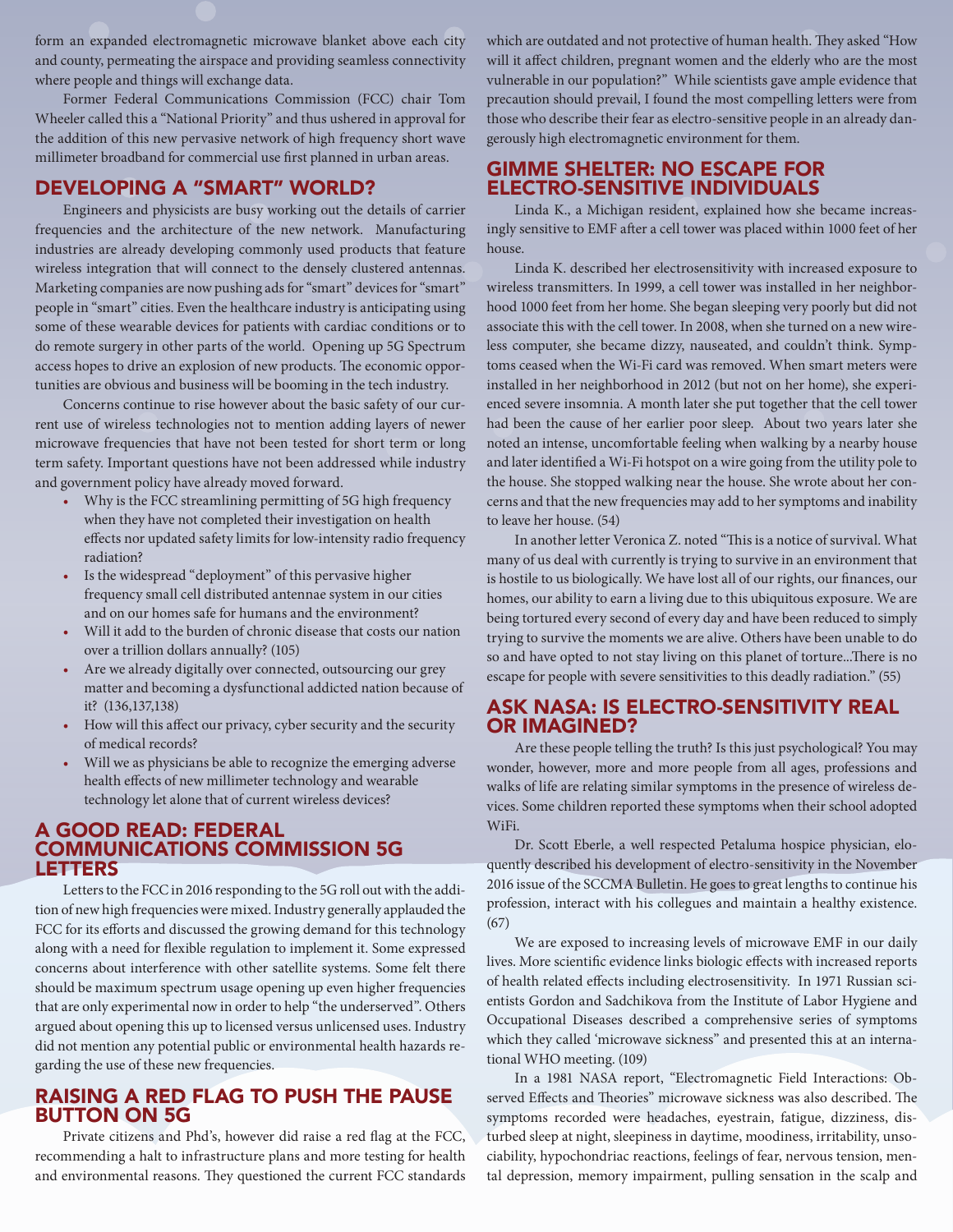brow, loss of hair, pain in muscles and heart region, breathing difficulties, increased perspiration of extremities. (63)

#### THE SCIENCE OF ELECTRO-SENSITIVITY

Belpomme, in 2015, completed the most comprehensive study of electrosensitivity, investigating 1216 people: 71.6% with EHS, 7.2% with CS, and 21.2% with both. They found an elevation in several reliable disease biomarkers—each occurring within a range of 23% to 40% of all cases which prompted their conclusion that these sensitivities can be objectively characterized and diagnosed and "appear to involve inflammation-related hyper-histaminemia, oxidative stress, autoimmune response, capsulothalamic hypoperfusion and pathologic leakage of the blood-brain barrier, and a deficit in melatonin metabolic availability" (68)

#### THE SCIENCE OF EMF BIOLOGICAL HARM

The scientific literature abounds with evidence of non-thermal cellular damage from non-ionizing wireless radiation for several decades. There are likely several mechanisms both direct and indirect. Oxidative damage is one that has been well studied. Effects have been demonstrated on cell membranes causing a shift in the voltage gated calcium channels. Sperm studies have consistently found genotoxic, morphologic and motility abnormalities in the presence of cell phone radiation. DNA dam-

age, blood brain barrier effects, melatonin reduction, nerve cell damage, mitochondrial disruption and memory disturbances have been revealed. The Bioinitiative Report (139) has chronicled these effects and a growing wave of PEER reviewed studies is building on that base daily. In 2011, the International Agency for Research on Cancer classified radiofrequency as 2B carcinogen and "possibly carcinogenic to humans", the same category as DDT, lead and other pesticides.

*"Over the past century, this natural environment has sharply changed with introduction of a vast and growing spectrum of man-made EM fields."*

Adey (135)

#### When microwaves are absorbed the energy can cause tissue heating. Many of the millimeter frequency studies however showed effects without heating of tissues and at low intensities. Research was variable and showed both regenerative effects and also adverse effects depending on frequency, power and exposure time.

is abundant in living organisms.

#### ARRYTHMIAS

Chernyakov induced heart

#### THE LATEST SCIENCE: NATIONAL TOXICOLOGY PROGRAM STUDY ON CELL PHONES AND CANCER

The most recent and compelling evidence has come from the 2016 National Institutes of Health, National Toxicology Program. Called the NTP Toxicology and Carcinogenicity Cell Phone Radiation Study, the 10 year \$25 million research revealed conclusively that there was a harmful effect from cell phone microwave radiation. (124,125) The frequencies are similar to other wireless devices we commonly use. The studies were robust, collaborative, well controlled and with double the number of rats required to reveal a significant effect, if present. The preliminary results of the study showed that RFR caused a statistically significant increase in two types of brain tumors, gliomas and schwannomas. These were the same two types of tumors shown to increase in human epidemiological studies on long term use of cell phones. Dr. Lennart Hardell and others have demonstrated a consistent pattern of increased incidence of ipsilateral (same side) acoustic neuromas (vestibular schwannomas) and gliomas with each 100 hours of cell phone use. (112-118) Another telling finding was that the control rats had much lower than expected cancer rates. It is believed due to the fact the control rats were in a controlled faraday cage and not exposed to normal ambient EMF that could contribute to cancer.

Ron Melnik, PhD, Senior Toxicologist and Director of Special Pro-

rate changes in anesthetized frogs by microwave irradiation of remote skin areas. Complete denervation of the heart did not prevent the reaction. This suggested a reflex mechanism of the MMW action involving certain peripheral receptors.(28)

grams in the Environmental Toxicology Program at the National Institute of Environmental Health Sciences (NIEHS) and designer of the study states, "The NTP tested the hypothesis that cell phone radiation could not cause health effects and that hypothesis has now been disproved. The experiment has been done and, after extensive reviews, the consensus is that

The term "millimeter waves" (MMW) refers to extremely highfrequency (30-300 GHz) electromagnetic radiation. Millimeter Waves (MMW) used in the next-generation of high-speed wireless technologies have shallow penetration thus effect the skin surface, the surface of the eye or on bacteria, plants and small life forms. Surface effects, however, can be quite substantial on an organism as stimulation of skin receptors can affect nerve signaling causing a whole body response with physiological

In a 1998 review article, Pakhomov (123) looked at the bio-effects of millimeter waves. He reviewed dozens of studies and cites research demonstrating profound effects of MMW on all biological systems including cells, bacteria, yeast, animals and humans. Some effects were clearly thermal as millimeter microwaves are rapidly absorbed by water which

there was a carcinogenic effect." (124,125,126,127)

WAVELENGTHS

HEALTH EFFECTS OF MILLIMETER 5G

effects on heart rate, heart rhythm, and the immune system.

#### HEART RATE VARIABILITY

Potekhina found certain frequencies from 53-78 GHz band (CW) changed the natural heart rate variability in anesthetized rats. He showed that some frequencies had no effect (61 or 75 GHz) while other frequencies (55 and 73 GHz) caused pronounced arrhythmia. There was no change in skin or whole body temperature. (69)

#### TERATOGENIC EFFECTS

One study of MMW teratogenic effects was performed in Drosophila flies by Belyaev. Embryos were exposed to 3 different GHz frequencies for 4-4.5 hours at 0.1 mW/cm2. He found that irradiation at 46.35 GHz, but not at 46.42 or 46.50 GHz, caused marked effects including an increase in morphological abnormalities and decreased survival. It was felt the MMW disturbed DNA-protein interactions at that particular frequency.(65)

#### BACTERIAL AFFECTS AND ANTIBIOTIC RESISTANCE

Bulgakova in over 1,000 studies with 14 different antibiotics showed how MMW exposure of S. aureus affects its sensitivity to antibiotics with